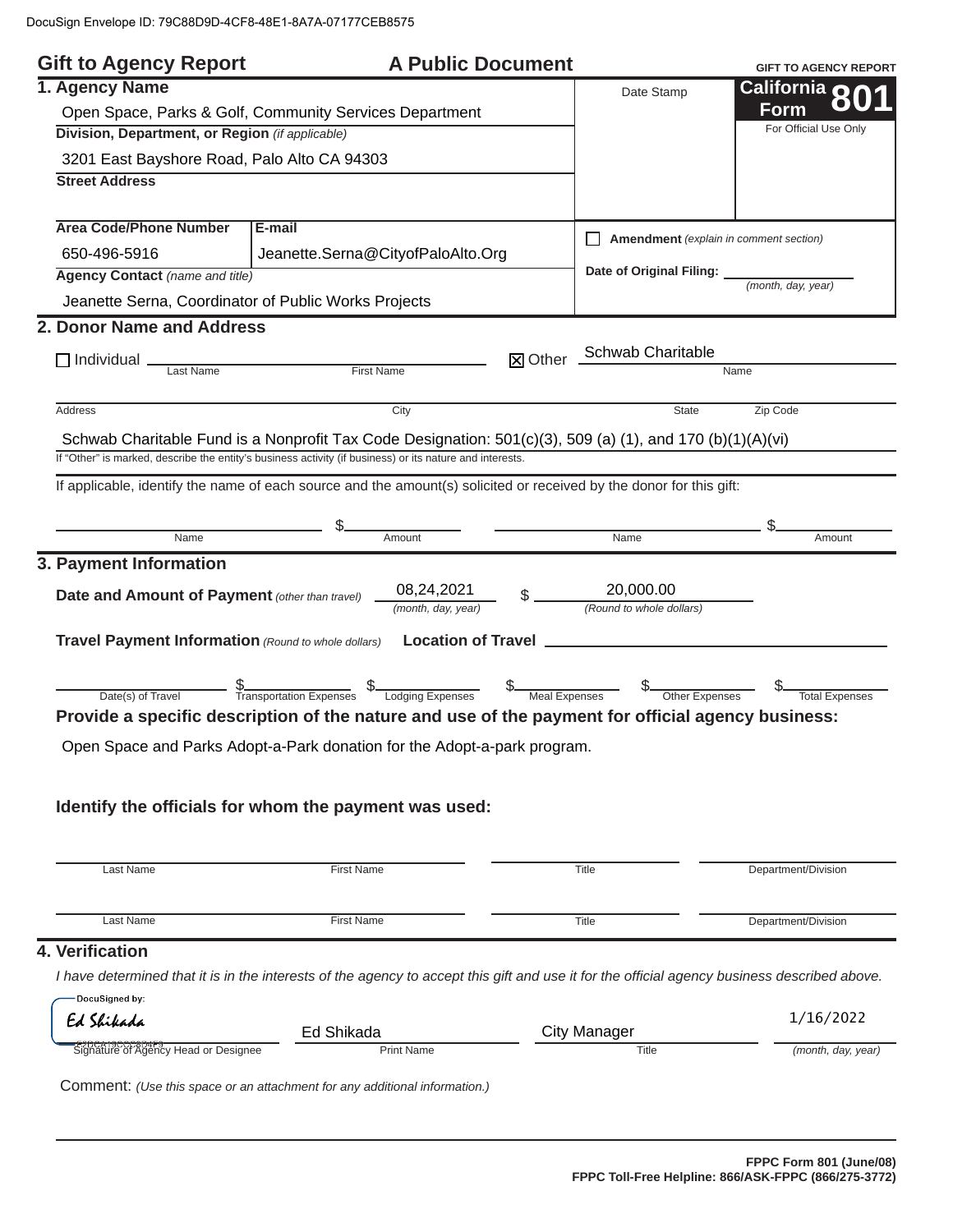## **Gift to Agency Report Instructions**

## A Public Document

This form is for use by all state and local government agencies to disclose payments made to the agency when the payments provide a personal benefit to an official of the agency. Examples may include travel, meals or other benefits. Under certain circumstances, these payments will not result in a gift to the official, but will be considered a gift to the agency. The payments must be used for official agency business and must meet other requirements that are set out in FPPC Regulation 18944.2, which is available on the FPPC website *www.fppc.ca.gov.*

#### **When to File**

This form must be filed within 30 days of the use of the payment. Reports may be faxed, mailed, personally delivered or e-mailed.

#### **Where to File**

**State Agencies:** File this form with the Fair Political Practices Commission ("FPPC"), 428 J Street, Suite 620, Sacramento, CA 95814. Fax: 916-322-0886 E-mail: Form 801@fppc.ca.gov

**Local Agencies:** File this form with the official that maintains the agency's statements of economic interests (Form 700).

**Website Posting**: Each agency that maintains a website must also post the form or the information contained on the form on its website within 30 days of the use of the payment. Local agencies that do not maintain a website must forward the form to the FPPC for posting on its website.

#### **Part 1. Agency Identification**

List the agency's name and address and the name of an agency contact. Mark the amendment box if changing any information on a previously filed form and include the date of the original filing.

#### **Part 2. Donor Information**

Disclose the name and address of the donor. If the donor is not an individual, identify the business activity or nature and interests of the entity.

If the donor received payments from other sources that were used in connection with the activity, disclose the name and payment information for each source.

### **Part 3. Payment Information**

Report the date and amount of each payment. For travel payments, also disclose the location(s), and a breakdown of the expenses. Provide a specific description of the use of the payment and the intended purpose. List each agency official for whom the payment was used.

Example: A business entity paid for an agency employee to travel to attend an informational seminar on solar energy projects in Washington D.C. The description should read: "Travel to attend an EPA cosponsored solar energy seminar held in Washington, D.C."

#### **Part 4. Verification**

The agency head or his or her designee must sign the form.

#### **General Information**

Gifts to agencies must meet the following requirements:

- The agency head or designee must determine and control the agency's use of the payment. •
- The payment must be used for official agency business. •
- The donor may identify a purpose for the gift but may not designate by name, title, class or otherwise, an official who may use the payment. •
- The agency official who determines who will use the payment may not select himself or herself. •

Travel payments must also meet these requirements:

- A payment for travel may not be used by a state or local elected officer or by the state, county, and city officials who hold positions listed in Government Code Section 87200. •
- A payment for travel may not exceed the agency's own reimbursement rates for travel, or the State per diem or IRS reimbursement rates if the agency has no policy. •
- The agency head or designee must preapprove travel paid for by a third party before travel commences. •

Travel payments made by a federal government agency in connection with education, training, or other interagency programs are not reportable.

For further information on filing this report or for general information, contact the FPPC.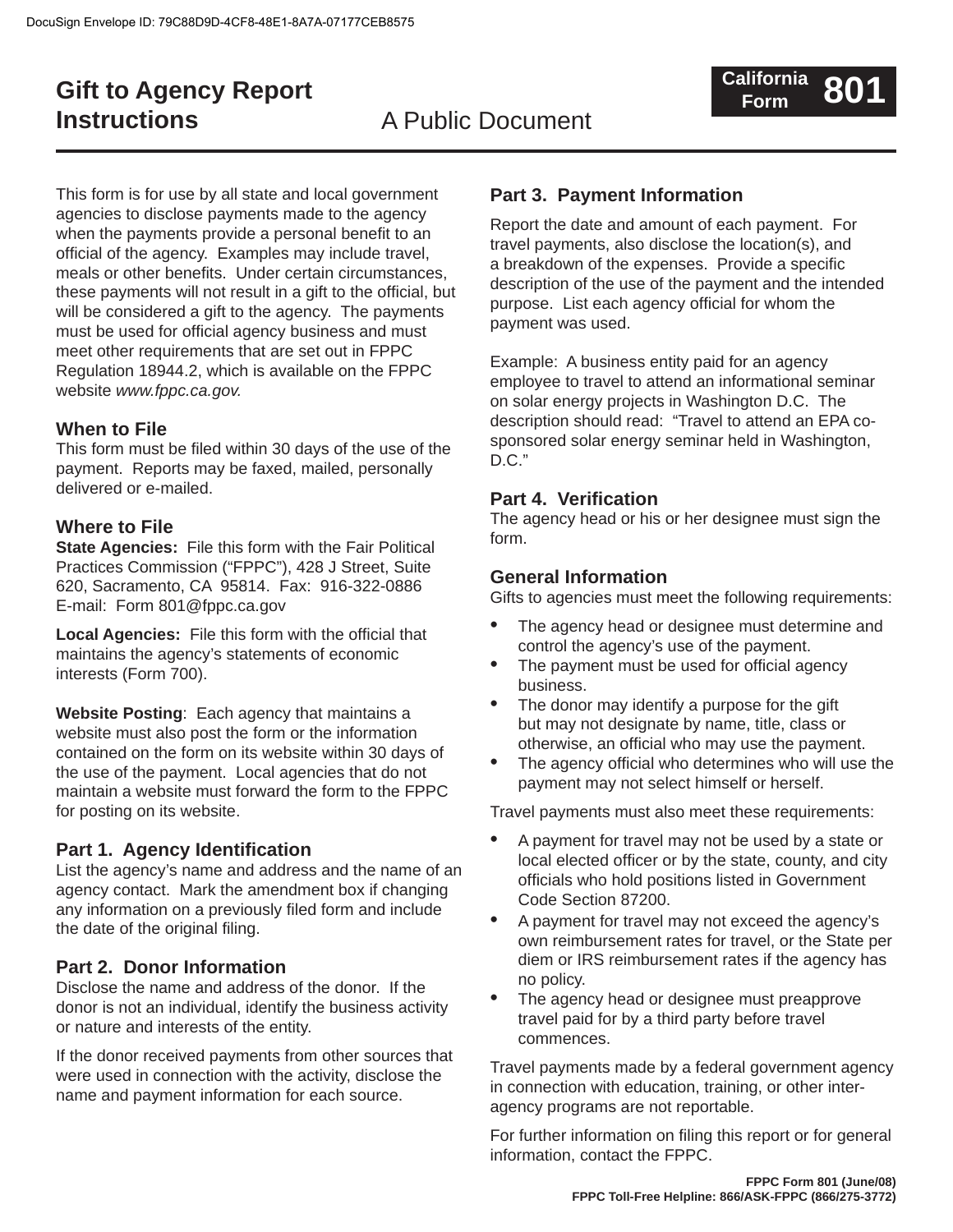# **DocuSign®**

| <b>Certificate Of Completion</b>                                                                                                                                                                                                                                  |                                                                                                                                                |                                                                                                                                                     |
|-------------------------------------------------------------------------------------------------------------------------------------------------------------------------------------------------------------------------------------------------------------------|------------------------------------------------------------------------------------------------------------------------------------------------|-----------------------------------------------------------------------------------------------------------------------------------------------------|
| Envelope Id: 79C88D9D4CF848E18A7A07177CEB8575<br>Subject: Please DocuSign: 3284-Schwab Charitable.pdf, 3284-Schwab Charitable-801-1.pdf<br>Source Envelope:                                                                                                       |                                                                                                                                                | Status: Completed                                                                                                                                   |
| Document Pages: 3<br>Certificate Pages: 2<br>AutoNav: Enabled<br>EnvelopeId Stamping: Enabled<br>Time Zone: (UTC-08:00) Pacific Time (US & Canada)                                                                                                                | Signatures: 1<br>Initials: 0                                                                                                                   | Envelope Originator:<br>Jeanette Serna<br>250 Hamilton Ave<br>Palo Alto, CA 94301<br>Jeanette.Serna@CityofPaloAlto.org<br>IP Address: 199.33.32.254 |
| <b>Record Tracking</b>                                                                                                                                                                                                                                            |                                                                                                                                                |                                                                                                                                                     |
| Status: Original<br>1/14/2022 1:35:12 PM<br>Security Appliance Status: Connected<br>Storage Appliance Status: Connected                                                                                                                                           | Holder: Jeanette Serna<br>Jeanette.Serna@CityofPaloAlto.org<br>Pool: StateLocal<br>Pool: City of Palo Alto                                     | Location: DocuSign<br>Location: DocuSign                                                                                                            |
|                                                                                                                                                                                                                                                                   |                                                                                                                                                |                                                                                                                                                     |
| <b>Signer Events</b><br>Ed Shikada<br>Ed.Shikada@CityofPaloAlto.org<br>Ed Shikada, City Manager<br>City of Palo Alto<br>Security Level: Email, Account Authentication<br>(None)<br><b>Electronic Record and Signature Disclosure:</b><br>Not Offered via DocuSign | <b>Signature</b><br>DocuSigned by:<br>Ed Shikada<br>F2DCA19CCC8D4F9<br>Signature Adoption: Pre-selected Style<br>Using IP Address: 73.93.95.49 | Timestamp<br>Sent: 1/14/2022 1:58:52 PM<br>Viewed: 1/16/2022 7:51:13 PM<br>Signed: 1/16/2022 7:51:35 PM                                             |
|                                                                                                                                                                                                                                                                   |                                                                                                                                                |                                                                                                                                                     |
| In Person Signer Events                                                                                                                                                                                                                                           | <b>Signature</b>                                                                                                                               | Timestamp                                                                                                                                           |
| <b>Editor Delivery Events</b>                                                                                                                                                                                                                                     | <b>Status</b>                                                                                                                                  | Timestamp                                                                                                                                           |
| <b>Agent Delivery Events</b>                                                                                                                                                                                                                                      | <b>Status</b>                                                                                                                                  | Timestamp                                                                                                                                           |
| <b>Intermediary Delivery Events</b>                                                                                                                                                                                                                               | <b>Status</b>                                                                                                                                  | Timestamp                                                                                                                                           |
| <b>Certified Delivery Events</b>                                                                                                                                                                                                                                  | <b>Status</b>                                                                                                                                  | <b>Timestamp</b>                                                                                                                                    |
| <b>Carbon Copy Events</b>                                                                                                                                                                                                                                         | <b>Status</b>                                                                                                                                  | Timestamp                                                                                                                                           |
| Danielle Kang<br>Danielle.Kang@CityofPaloAlto.org<br>Admin Asst<br><b>COPA</b><br>Security Level: Email, Account Authentication<br>(None)<br><b>Electronic Record and Signature Disclosure:</b><br>Not Offered via DocuSign                                       | <b>COPIED</b>                                                                                                                                  | Sent: 1/14/2022 1:58:53 PM                                                                                                                          |
| <b>Witness Events</b>                                                                                                                                                                                                                                             | <b>Signature</b>                                                                                                                               | Timestamp                                                                                                                                           |
| <b>Notary Events</b>                                                                                                                                                                                                                                              | <b>Signature</b>                                                                                                                               | Timestamp                                                                                                                                           |
| <b>Envelope Summary Events</b>                                                                                                                                                                                                                                    | <b>Status</b>                                                                                                                                  | <b>Timestamps</b>                                                                                                                                   |

Certified Delivered **Security Checked** Security Checked 1/16/2022 7:51:13 PM Signing Complete Signing Complete Security Checked Security Checked 1/16/2022 7:51:35 PM